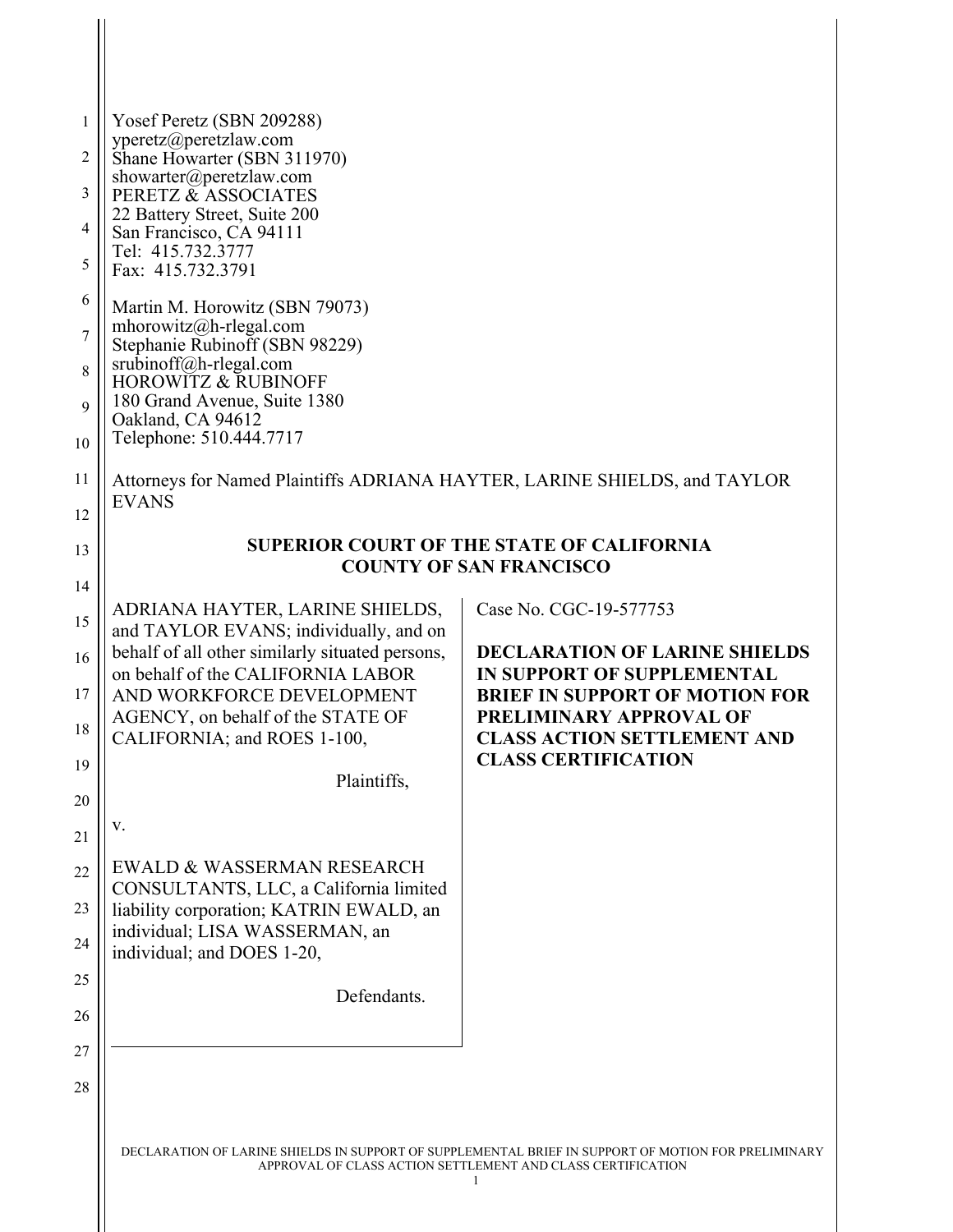I, Larine Shields, declare as follows:

1. I make this declaration in support of Plaintiffs ADRIANA HAYTER, LARINE SHIELDS, and TAYLOR EVANS; individually, and on behalf of all other similarly situated persons, on behalf of the CALIFORNIA LABOR AND WORKFORCE DEVELOPMENT AGENCY, on behalf of the STATE OF CALIFORNIA; and ROES 1-100's ("Plaintiffs") Supplemental Brief in Support of Motion for Preliminary Approval of Class Action Settlement and Class Certification. The facts set forth in this declaration I know to be true of my own personal knowledge, except where facts are stated to be based on information and belief, and those facts I believe to be true. If called as a witness I could and would testify competnetnly to the matters set forth in this declaration.

2. I worked for Defendant EWALD & WASSERMAN RESEARCH CONSULTANTS, LLC ("E&W"), co-owned by Defendants KATRIN EWALD and LISA WASSERMAN, as a Telephone Interviewer from approximately early 2014 to February 2016. As a Telephone Interviewer, I worked shifts of approximately 6-7 hours per day, approximately 5 days per week, thus working 30-35 hours per week on average.

3. I believe I am an adequate class member representative because I was subject to the same employment practices and policies as the Class Members from E&W.

*E&W's Unlawful Policies Relating to Meal Periods, Rest Periods, Overtime, and Sick Leave* 4. During my employment with E&W, I never clocked out for my 10-minute rest breaks, in accordance with E&W's policy that employees did not need to click-out for their 10-minute rest breaks. I did clock out whenever I actually took my 30-minute meal breaks.

5. I was routinely forced to work through my 30-minute meal breaks. I estimate that I was only afforded the time to take a full 30-minute meal break about once or twice per month. Even if I tried to take my full break I was regularly interrupted.

6. I never waived my right to a 30-minute meal break. E&W never provided me with any forms regarding a waiver of my 30-minute meal breaks, nor asked me for any other indication that I ever waived a 30-minute meal break.

7. I was routinely forced to work through my 10-minute rest breaks. I estimate that I was only afforded the time to take a 10-minute rest break about half the time I was working.

8. I was continually denied requests to take paid sick leave while working at E&W. I was told by Katrin Ewald ("Ewald") that E&W provided zero sick time. As a result, I was forced to

28

1

2

3

4

5

6

7

8

9

10

11

12

13

14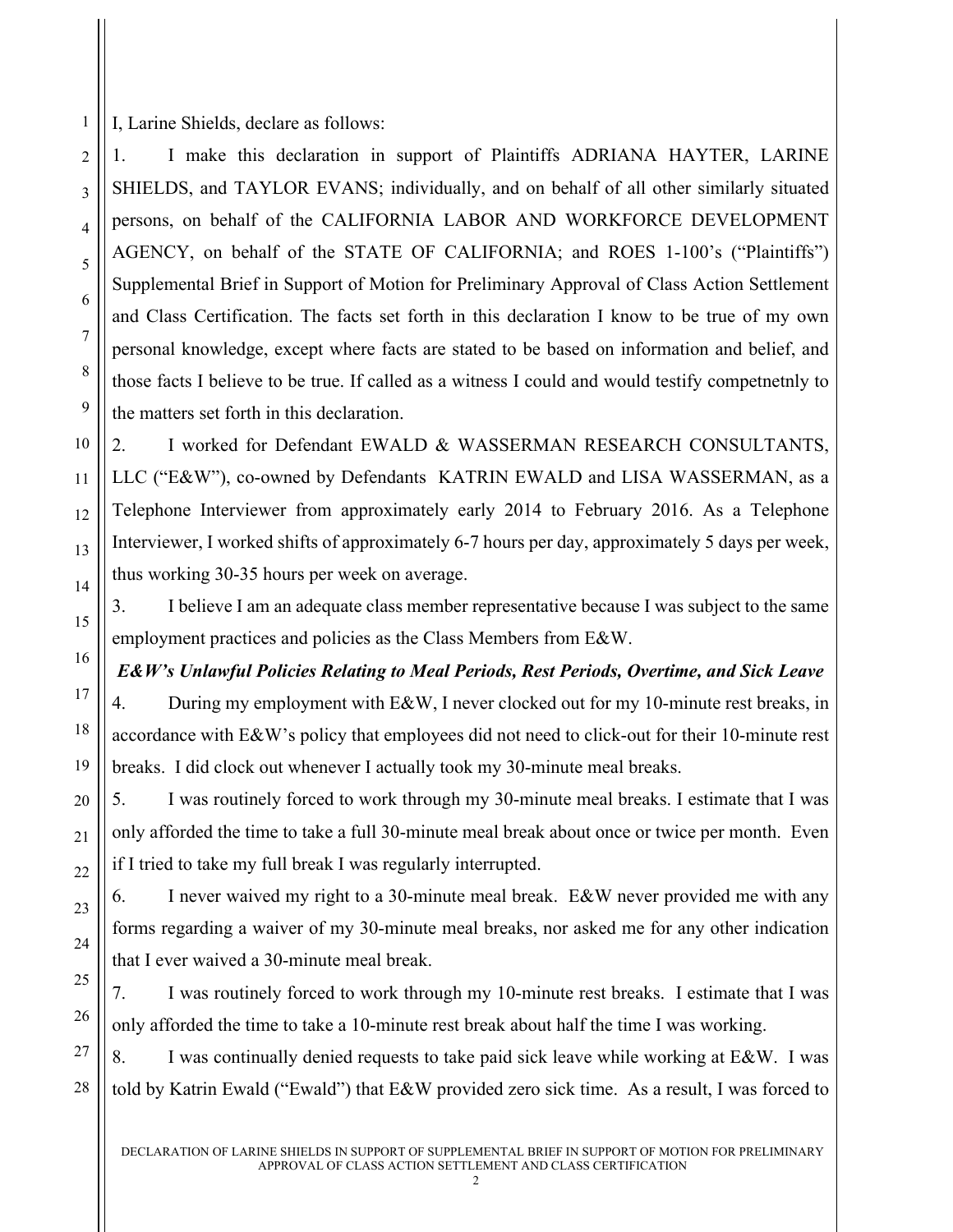either take days off while sick and not be paid for that time off or come to work while sick. Because of this policy, I took an estimated 15 unpaid days off when I was scheduled to work, because I was sick and was told that there was no paid sick time.

9. I had worked for more than 90 days and for more than 30 hours for E&W in a single calendar year, at the time that I tried to use paid sick leave, and had that request denied. Even though I worked overtime and through meal breaks, I never received premium pay for that work.

## *E&W's Manipulation of Shields' Timekeeping Records*

10. Throughout my employment with E&W, I noticed that issues frequently arose between E&W and its employees regarding irregularities with E&W's timekeeping system and corresponding pay. I noticed that employees frequently complained about their pay being wrong and about missing time in their timekeeping records. I heard employees discussing these pay discrepancies at least once a month during the entire time I was employed.

11. As a Telephone Interviewer, I lacked any access to my own timekeeping records and had to ask a supervisor to access those records. However, about one year into my employment, I received a raise of \$1 per hour. Accordingly, I expected that my biweekly paychecks would rise given that I was consistently working the same number of hours. Despite this, my paychecks were suddenly irregular and sometimes paid me less than in the past and/or reflected that I worked less hours than I actually did.

12. When I complained to my supervisors about these paycheck irregularities, I was told that the time record system counts my clock-in and clock-out times down to the minute and that my memory of working consistent hours week after week was probably faulty.

13. Upon information and belief, I assert that E&W had unilaterally changed my time entries throughout my employment to falsely reflect that I had taken meal and rest breaks when I had not done so, or to falsely reflect that I had worked less hours than I actually worked.

14. I never consented to the alterations or modifications of my timekeeping records.

15. E&W concealed from me almost all of the changes it made to my timekeeping records.

16. As a result of these practices, my regular time and overtime was not always reported on my pay records and I was regularly not paid for all of my worked hours, overtime work, or compensated when I was forced to work through meal or rest breaks.

1

2

3

3